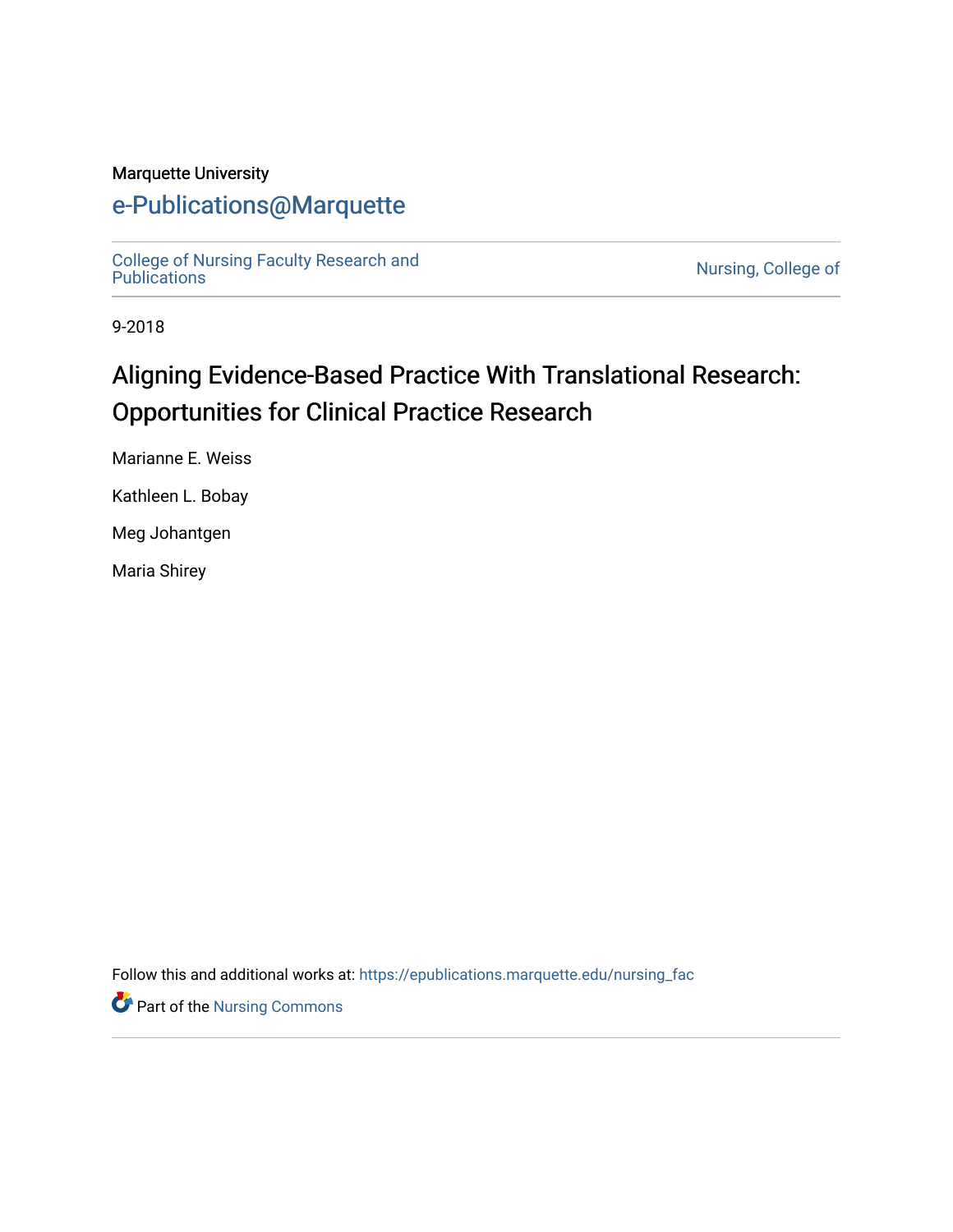**Marquette University**

## **e-Publications@Marquette**

### *Nursing Faculty Research and Publications/College of Nursing*

*This paper is NOT THE PUBLISHED VERSION;* **but the author's final, peer-reviewed manuscript.** The published version may be accessed by following the link in th citation below.

*JONA: The Journal of Nursing Administration*, Vol. 48, No. 9 (September 2018): 425-431. [DOI.](https://doi.org/10.1097/NNA.0000000000000644) This article is © Wolters Kluwer Health, Inc. and permission has been granted for this version to appear in [e-Publications@Marquette.](http://epublications.marquette.edu/) Wolters Kluwer Health, Inc. does not grant permission for this article to be further copied/distributed or hosted elsewhere without the express permission from Wolters Kluwer Health, Inc.

# Aligning Evidence-Based Practice With Translational Research: Opportunities for Clinical Practice Research

Marianne E. Weiss Marquette University, College of Nursing, Milwaukee, Wisconsin Kathleen L. Bobay Marcella Niehoff School of Nursing, Loyola University, Chicago, Illinois Meg Johantgen University of Maryland School of Nursing, Baltimore, Maryland Maria R. Shirey University of Alabama Birmingham, School of Nursing, Birmingham, Alabama



Magnet(R) and other organizations investing resources in evidence-based practice (EBP) are ideal laboratories for translational nursing research. Translational research, the study of implementation of evidence into practice, provides a unique opportunity to leverage local EBP work for maximum impact. Aligning EBP projects with rigorous translational research can efficiently meet both EBP and research requirements for Magnet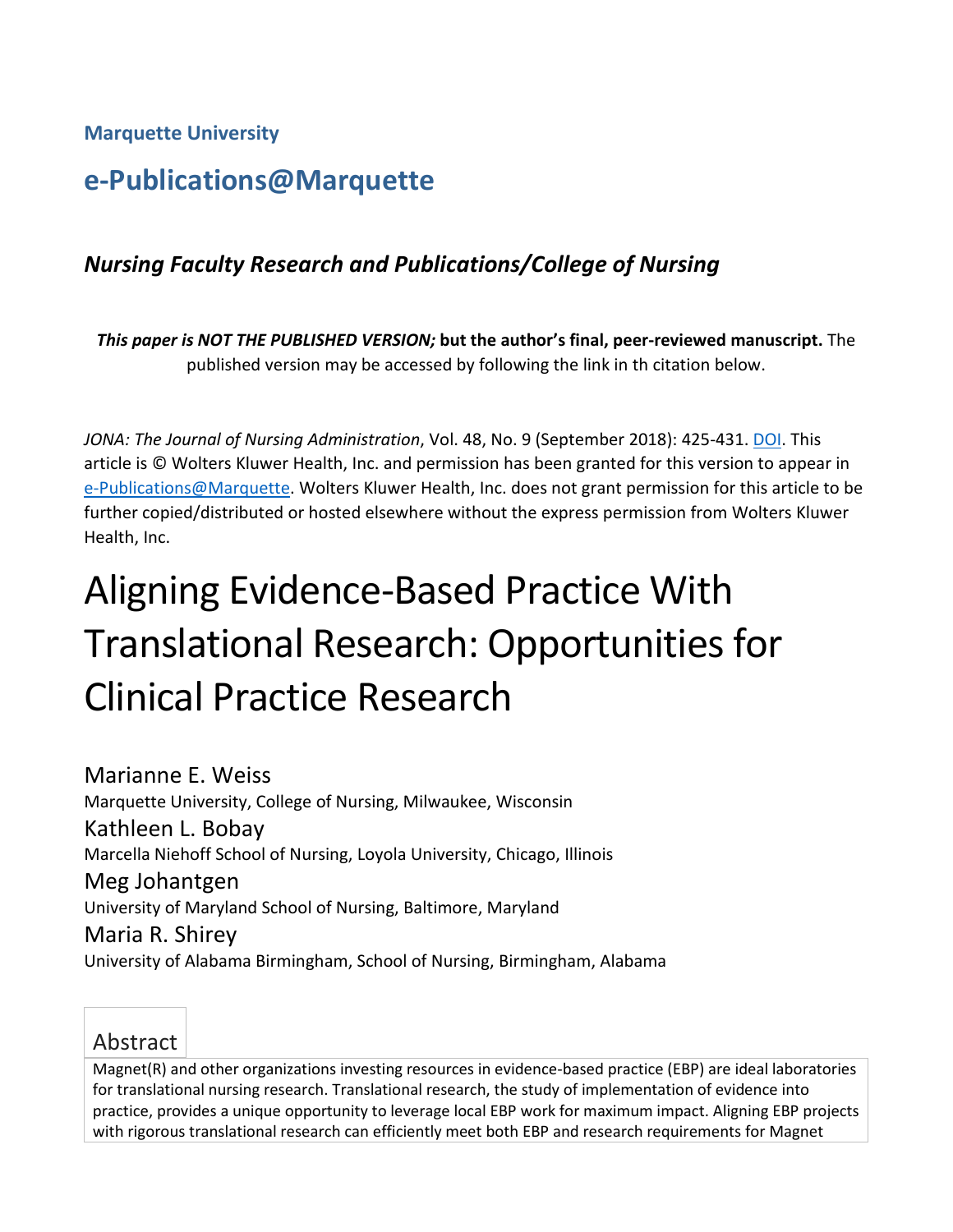designation or redesignation, inform clinical practice, and place organizations at the leading edge of practicebased knowledge development for the nursing discipline.

Translational research leverages the significant investment nursing organizations make in evidence-based practice (EBP) education, development, and implementation. In applied healthcare disciplines such as nursing, the goal of research is to discover new or more effective strategies for practitioners to improve patient outcomes. Translational research aligns well with existing EBP efforts and offers a productive approach to achieve this goal. It is recognized that the time from discovery in research to implementation of findings in clinical practice is prolonged [1](http://ovidsp.dc2.ovid.com/sp-4.02.1a/ovidweb.cgi?QS2=434f4e1a73d37e8c8b4417a0ea17b7da4aa537ebc314ce058e16cd474e7aa58074b0355e33aaf0d05419584349ddd79d2084ca8b9d970512f22d0ca70de9927ee6e7fdacb8c97b0fc357a3997f717b162a5736ceceb32d4969f5be82faa330c19db2d42e244c2fcaac8e03385501a75a02aab232075359542f62561eda5f3b038f44b37cbf664fc057c6a6798ae942585e9d4633df16880d943a64d6ae4faa21255ad60ae4c3120f3160b6adf08cb653c8d70981cc889c092e45d1026f13ddeea05d6487faefa1c94b3d259cda08ec212facf975fd770eadba38996bf2c8638b4ecd6cc9f37197657190888ad2c877072f75d546ed30a379#52) and often never progresses beyond dissemination in professional journals. Spurred by funding of Clinical and Translational Science Awards[,2](http://ovidsp.dc2.ovid.com/sp-4.02.1a/ovidweb.cgi?QS2=434f4e1a73d37e8c8b4417a0ea17b7da4aa537ebc314ce058e16cd474e7aa58074b0355e33aaf0d05419584349ddd79d2084ca8b9d970512f22d0ca70de9927ee6e7fdacb8c97b0fc357a3997f717b162a5736ceceb32d4969f5be82faa330c19db2d42e244c2fcaac8e03385501a75a02aab232075359542f62561eda5f3b038f44b37cbf664fc057c6a6798ae942585e9d4633df16880d943a64d6ae4faa21255ad60ae4c3120f3160b6adf08cb653c8d70981cc889c092e45d1026f13ddeea05d6487faefa1c94b3d259cda08ec212facf975fd770eadba38996bf2c8638b4ecd6cc9f37197657190888ad2c877072f75d546ed30a379#53) models for translational research have emerged to describe stages of progression of research from discovery to delivery in practice  $\frac{3}{2}$  $\frac{3}{2}$  $\frac{3}{2}$  [\(Figure 1\)](http://ovidsp.dc2.ovid.com/sp-4.02.1a/ovidweb.cgi?QS2=434f4e1a73d37e8c8b4417a0ea17b7da4aa537ebc314ce058e16cd474e7aa58074b0355e33aaf0d05419584349ddd79d2084ca8b9d970512f22d0ca70de9927ee6e7fdacb8c97b0fc357a3997f717b162a5736ceceb32d4969f5be82faa330c19db2d42e244c2fcaac8e03385501a75a02aab232075359542f62561eda5f3b038f44b37cbf664fc057c6a6798ae942585e9d4633df16880d943a64d6ae4faa21255ad60ae4c3120f3160b6adf08cb653c8d70981cc889c092e45d1026f13ddeea05d6487faefa1c94b3d259cda08ec212facf975fd770eadba38996bf2c8638b4ecd6cc9f37197657190888ad2c877072f75d546ed30a379#FF1). To accelerate the translation of scientific discoveries from nursing research into widespread use in practice, nursing organizations must commit to aligning the substantial effort being invested in development of best practice protocols with translational nursing research that studies the processes and outcomes of implementation of these best practices.

The purpose of this article is to describe a model and methods for hospitals and health systems to use in expanding their nursing research activities. By aligning EBP projects with translational research in a planned, sequential approach, research knowledge will be more effectively and efficiently incorporated into the practice setting, while building the evidence base for successful implementation of research in practice.

## Making the Case for Translational Research

Active engagement in EBP is an expectation in quality nursing organizations. Magnet(R) designation and redesignation standards create the expectation that these organizations will be actively engaged in EBP and research. In the journey toward designation and through redesignation cycles, EBP and nursing research become part of the organization's culture of nursing excellence[.4](http://ovidsp.dc2.ovid.com/sp-4.02.1a/ovidweb.cgi?QS2=434f4e1a73d37e8c8b4417a0ea17b7da4aa537ebc314ce058e16cd474e7aa58074b0355e33aaf0d05419584349ddd79d2084ca8b9d970512f22d0ca70de9927ee6e7fdacb8c97b0fc357a3997f717b162a5736ceceb32d4969f5be82faa330c19db2d42e244c2fcaac8e03385501a75a02aab232075359542f62561eda5f3b038f44b37cbf664fc057c6a6798ae942585e9d4633df16880d943a64d6ae4faa21255ad60ae4c3120f3160b6adf08cb653c8d70981cc889c092e45d1026f13ddeea05d6487faefa1c94b3d259cda08ec212facf975fd770eadba38996bf2c8638b4ecd6cc9f37197657190888ad2c877072f75d546ed30a379#55) The value of this culture of nursing excellence is evident in better staffing, work environments, nursing care quality, patient outcomes, and costs of care[.5,6](http://ovidsp.dc2.ovid.com/sp-4.02.1a/ovidweb.cgi?QS2=434f4e1a73d37e8c8b4417a0ea17b7da4aa537ebc314ce058e16cd474e7aa58074b0355e33aaf0d05419584349ddd79d2084ca8b9d970512f22d0ca70de9927ee6e7fdacb8c97b0fc357a3997f717b162a5736ceceb32d4969f5be82faa330c19db2d42e244c2fcaac8e03385501a75a02aab232075359542f62561eda5f3b038f44b37cbf664fc057c6a6798ae942585e9d4633df16880d943a64d6ae4faa21255ad60ae4c3120f3160b6adf08cb653c8d70981cc889c092e45d1026f13ddeea05d6487faefa1c94b3d259cda08ec212facf975fd770eadba38996bf2c8638b4ecd6cc9f37197657190888ad2c877072f75d546ed30a379#56)

Magnet organizations and hospitals with active nursing research programs are well positioned to be the prime laboratories for translational nursing research. In a practice discipline, moving evidence to practice and testing new innovations are critical to progress. Testing innovations within practice can speed the uptake of knowledge and foster innovation emerging from realworld clinical problems. The role of nursing research within Magnet organizations was evident in a study of hospital-based nursing research requirements and outcomes[.7](http://ovidsp.dc2.ovid.com/sp-4.02.1a/ovidweb.cgi?QS2=434f4e1a73d37e8c8b4417a0ea17b7da4aa537ebc314ce058e16cd474e7aa58074b0355e33aaf0d05419584349ddd79d2084ca8b9d970512f22d0ca70de9927ee6e7fdacb8c97b0fc357a3997f717b162a5736ceceb32d4969f5be82faa330c19db2d42e244c2fcaac8e03385501a75a02aab232075359542f62561eda5f3b038f44b37cbf664fc057c6a6798ae942585e9d4633df16880d943a64d6ae4faa21255ad60ae4c3120f3160b6adf08cb653c8d70981cc889c092e45d1026f13ddeea05d6487faefa1c94b3d259cda08ec212facf975fd770eadba38996bf2c8638b4ecd6cc9f37197657190888ad2c877072f75d546ed30a379#58) Nearly all (98%) of Magnet hospitals, but only 50% of non-Magnet hospitals,

#### reported conducting nursing research studies.

EBP and research are not always distinct activities, and nurses and nurse leaders often coalesce both, leading to lack of differentiation of the nature and purpose of each[.8](http://ovidsp.dc2.ovid.com/sp-4.02.1a/ovidweb.cgi?QS2=434f4e1a73d37e8c8b4417a0ea17b7da4aa537ebc314ce058e16cd474e7aa58074b0355e33aaf0d05419584349ddd79d2084ca8b9d970512f22d0ca70de9927ee6e7fdacb8c97b0fc357a3997f717b162a5736ceceb32d4969f5be82faa330c19db2d42e244c2fcaac8e03385501a75a02aab232075359542f62561eda5f3b038f44b37cbf664fc057c6a6798ae942585e9d4633df16880d943a64d6ae4faa21255ad60ae4c3120f3160b6adf08cb653c8d70981cc889c092e45d1026f13ddeea05d6487faefa1c94b3d259cda08ec212facf975fd770eadba38996bf2c8638b4ecd6cc9f37197657190888ad2c877072f75d546ed30a379#59) Evaluation of practice changes associated with implementation of EBP guidelines is sometimes presented as evidence of research activity, blurring the lines among EBP, quality improvement, and research. Part of the failure to distinguish the distinct purposes and methods of EBP and research is the organizational structure for supporting EBP and research. Forty-three percent of hospitals responding to a recent survey of Magnet-recognized organizations indicated they had combined nursing research and EBP councils. In approximately two-thirds of these hospitals, research councils were led by bachelor's degree-prepared or master's degree-prepared nurses[.9](http://ovidsp.dc2.ovid.com/sp-4.02.1a/ovidweb.cgi?QS2=434f4e1a73d37e8c8b4417a0ea17b7da4aa537ebc314ce058e16cd474e7aa58074b0355e33aaf0d05419584349ddd79d2084ca8b9d970512f22d0ca70de9927ee6e7fdacb8c97b0fc357a3997f717b162a5736ceceb32d4969f5be82faa330c19db2d42e244c2fcaac8e03385501a75a02aab232075359542f62561eda5f3b038f44b37cbf664fc057c6a6798ae942585e9d4633df16880d943a64d6ae4faa21255ad60ae4c3120f3160b6adf08cb653c8d70981cc889c092e45d1026f13ddeea05d6487faefa1c94b3d259cda08ec212facf975fd770eadba38996bf2c8638b4ecd6cc9f37197657190888ad2c877072f75d546ed30a379#60) Current nursing curricula now emphasize EBP rather than research methods at the master's degree level[.10](http://ovidsp.dc2.ovid.com/sp-4.02.1a/ovidweb.cgi?QS2=434f4e1a73d37e8c8b4417a0ea17b7da4aa537ebc314ce058e16cd474e7aa58074b0355e33aaf0d05419584349ddd79d2084ca8b9d970512f22d0ca70de9927ee6e7fdacb8c97b0fc357a3997f717b162a5736ceceb32d4969f5be82faa330c19db2d42e244c2fcaac8e03385501a75a02aab232075359542f62561eda5f3b038f44b37cbf664fc057c6a6798ae942585e9d4633df16880d943a64d6ae4faa21255ad60ae4c3120f3160b6adf08cb653c8d70981cc889c092e45d1026f13ddeea05d6487faefa1c94b3d259cda08ec212facf975fd770eadba38996bf2c8638b4ecd6cc9f37197657190888ad2c877072f75d546ed30a379#61) Doctor of nursing practice (DNP) curricula include preparation in translation of research into practice and integration of new knowledge, with an emphasis on application and evaluation[.11](http://ovidsp.dc2.ovid.com/sp-4.02.1a/ovidweb.cgi?QS2=434f4e1a73d37e8c8b4417a0ea17b7da4aa537ebc314ce058e16cd474e7aa58074b0355e33aaf0d05419584349ddd79d2084ca8b9d970512f22d0ca70de9927ee6e7fdacb8c97b0fc357a3997f717b162a5736ceceb32d4969f5be82faa330c19db2d42e244c2fcaac8e03385501a75a02aab232075359542f62561eda5f3b038f44b37cbf664fc057c6a6798ae942585e9d4633df16880d943a64d6ae4faa21255ad60ae4c3120f3160b6adf08cb653c8d70981cc889c092e45d1026f13ddeea05d6487faefa1c94b3d259cda08ec212facf975fd770eadba38996bf2c8638b4ecd6cc9f37197657190888ad2c877072f75d546ed30a379#62) As more DNP-prepared nurses assume EBP/research leadership roles, their training in translation process and evaluation will enhance EBP and research council work. However, lack of research mentorship has been identified as a key factor hindering research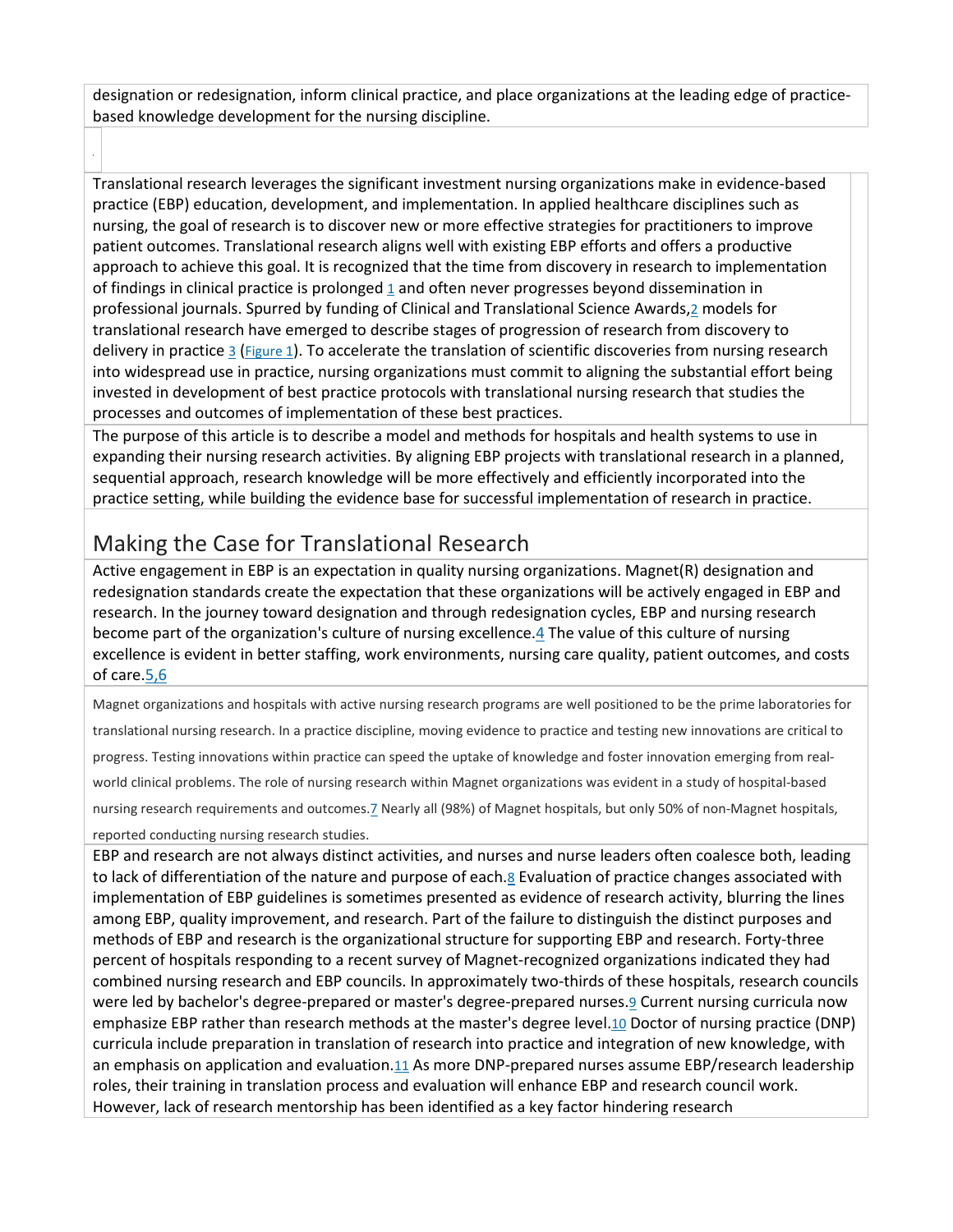productivity[.12](http://ovidsp.dc2.ovid.com/sp-4.02.1a/ovidweb.cgi?QS2=434f4e1a73d37e8c8b4417a0ea17b7da4aa537ebc314ce058e16cd474e7aa58074b0355e33aaf0d05419584349ddd79d2084ca8b9d970512f22d0ca70de9927ee6e7fdacb8c97b0fc357a3997f717b162a5736ceceb32d4969f5be82faa330c19db2d42e244c2fcaac8e03385501a75a02aab232075359542f62561eda5f3b038f44b37cbf664fc057c6a6798ae942585e9d4633df16880d943a64d6ae4faa21255ad60ae4c3120f3160b6adf08cb653c8d70981cc889c092e45d1026f13ddeea05d6487faefa1c94b3d259cda08ec212facf975fd770eadba38996bf2c8638b4ecd6cc9f37197657190888ad2c877072f75d546ed30a379#63) Partnerships with PhD nurse scientists in academic and practice settings are needed to support rigorous translational research[.13](http://ovidsp.dc2.ovid.com/sp-4.02.1a/ovidweb.cgi?QS2=434f4e1a73d37e8c8b4417a0ea17b7da4aa537ebc314ce058e16cd474e7aa58074b0355e33aaf0d05419584349ddd79d2084ca8b9d970512f22d0ca70de9927ee6e7fdacb8c97b0fc357a3997f717b162a5736ceceb32d4969f5be82faa330c19db2d42e244c2fcaac8e03385501a75a02aab232075359542f62561eda5f3b038f44b37cbf664fc057c6a6798ae942585e9d4633df16880d943a64d6ae4faa21255ad60ae4c3120f3160b6adf08cb653c8d70981cc889c092e45d1026f13ddeea05d6487faefa1c94b3d259cda08ec212facf975fd770eadba38996bf2c8638b4ecd6cc9f37197657190888ad2c877072f75d546ed30a379#64)

Single hospital research projects designed and conducted by individual or groups of clinical nurses to address local clinical problems are often of limited scope, use small sample sizes, and lack scientific rigor. While these small research studies have value for generating local knowledge, developing group consensus on research culture, and providing research training, they are constrained by challenges to recruit adequate sample sizes to detect statistically significant differences. Our thesis is that if conducted using a translational research approach with appropriate attention and support from research design through dissemination, locally based studies have substantial value both for the individual hospital and for the broader research and healthcare communities. These studies provide research evidence in context with results pointing to not only the effect of the EBP or new innovations on patient outcomes, but also a window to understanding how the care environment context and implementation processes themselves can influence care process changes and related patient outcomes. These are the goals of translational research. Building translational research capacity should be a strategic initiative for Magnet organizations and those striving for Magnet recognition.

### The Distinction Between EBP and Translational Research

The definition of EBP has evolved from an explanation of evidence-based medicine as the "conscientious, explicit, and judicious use of current best evidence in making decisions about the care of individual patients[horizontal ellipsis] integrating individual clinical expertise with the best available external clinical evidence from systematic research." $14^{(p71)}$  Recent definitions include expansion of relevant evidence sources to include practice-based knowledge within an organizational or local context, local data, patient preferences, and organizational values[.15](http://ovidsp.dc2.ovid.com/sp-4.02.1a/ovidweb.cgi?QS2=434f4e1a73d37e8c8b4417a0ea17b7da4aa537ebc314ce058e16cd474e7aa58074b0355e33aaf0d05419584349ddd79d2084ca8b9d970512f22d0ca70de9927ee6e7fdacb8c97b0fc357a3997f717b162a5736ceceb32d4969f5be82faa330c19db2d42e244c2fcaac8e03385501a75a02aab232075359542f62561eda5f3b038f44b37cbf664fc057c6a6798ae942585e9d4633df16880d943a64d6ae4faa21255ad60ae4c3120f3160b6adf08cb653c8d70981cc889c092e45d1026f13ddeea05d6487faefa1c94b3d259cda08ec212facf975fd770eadba38996bf2c8638b4ecd6cc9f37197657190888ad2c877072f75d546ed30a379#66)

The focus of EBP is the systematic process of review, critique, and synthesis of research evidence and relevant sources of nonresearch evidence to develop a best practice protocol incorporating logistical considerations for implementation in the local context. Some EBP models have extended the EBP process to include evaluation of implementation. This evaluation may focus on protocol adherence, a measure of provider performance, and/or patient outcomes before and after implementation. Although not conducted with the rigor of research, the findings summarize the processes and initial outcomes of the practice change. In translational science, the clinical implementation stage of translation involves adoption of interventions that have demonstrated efficacy in a research environment into routine clinical care[.2](http://ovidsp.dc2.ovid.com/sp-4.02.1a/ovidweb.cgi?QS2=434f4e1a73d37e8c8b4417a0ea17b7da4aa537ebc314ce058e16cd474e7aa58074b0355e33aaf0d05419584349ddd79d2084ca8b9d970512f22d0ca70de9927ee6e7fdacb8c97b0fc357a3997f717b162a5736ceceb32d4969f5be82faa330c19db2d42e244c2fcaac8e03385501a75a02aab232075359542f62561eda5f3b038f44b37cbf664fc057c6a6798ae942585e9d4633df16880d943a64d6ae4faa21255ad60ae4c3120f3160b6adf08cb653c8d70981cc889c092e45d1026f13ddeea05d6487faefa1c94b3d259cda08ec212facf975fd770eadba38996bf2c8638b4ecd6cc9f37197657190888ad2c877072f75d546ed30a379#53) A hallmark of translational research is testing EBP guidelines, policies, and best practice protocols for their effectiveness within real-time clinical practice. Translational research designs use research methodologies that compare

new EBP/best practice protocols or innovations to care protocols in current use. Concurrently, these designs should also incorporate variables that influence the adoption of the new EBP or innovation by individual practitioners and provider organizations and ultimately the ability of the new EBP to improve clinical and operational decision making[.16](http://ovidsp.dc2.ovid.com/sp-4.02.1a/ovidweb.cgi?QS2=434f4e1a73d37e8c8b4417a0ea17b7da4aa537ebc314ce058e16cd474e7aa58074b0355e33aaf0d05419584349ddd79d2084ca8b9d970512f22d0ca70de9927ee6e7fdacb8c97b0fc357a3997f717b162a5736ceceb32d4969f5be82faa330c19db2d42e244c2fcaac8e03385501a75a02aab232075359542f62561eda5f3b038f44b37cbf664fc057c6a6798ae942585e9d4633df16880d943a64d6ae4faa21255ad60ae4c3120f3160b6adf08cb653c8d70981cc889c092e45d1026f13ddeea05d6487faefa1c94b3d259cda08ec212facf975fd770eadba38996bf2c8638b4ecd6cc9f37197657190888ad2c877072f75d546ed30a379#67) Translational methods recognize that new EBPs can produce their intended outcomes only if implemented appropriately, completely, and sustainably.

#### Methods Used in Translational Research

Translational research incorporates 2 integrated methods to answer the following questions:

\* Are efficacious (evidence-based) practices effective in a selected practice environment?

\* What factors contribute to successful implementation of EBPs and to patient outcomes?

The 2 research approaches used together are 1) comparative effectiveness analysis of patient outcomes and 2) implementation science. In comparative effectiveness research, the goal is to compare the effectiveness of the new protocol (which has evidence supporting efficacy from prior research) to an alternate protocol, often the protocol currently used in practice settings. Following determination of the best practices protocol developed by the EBP team, the research team, under the guidance of a PhD-prepared nurse researcher, can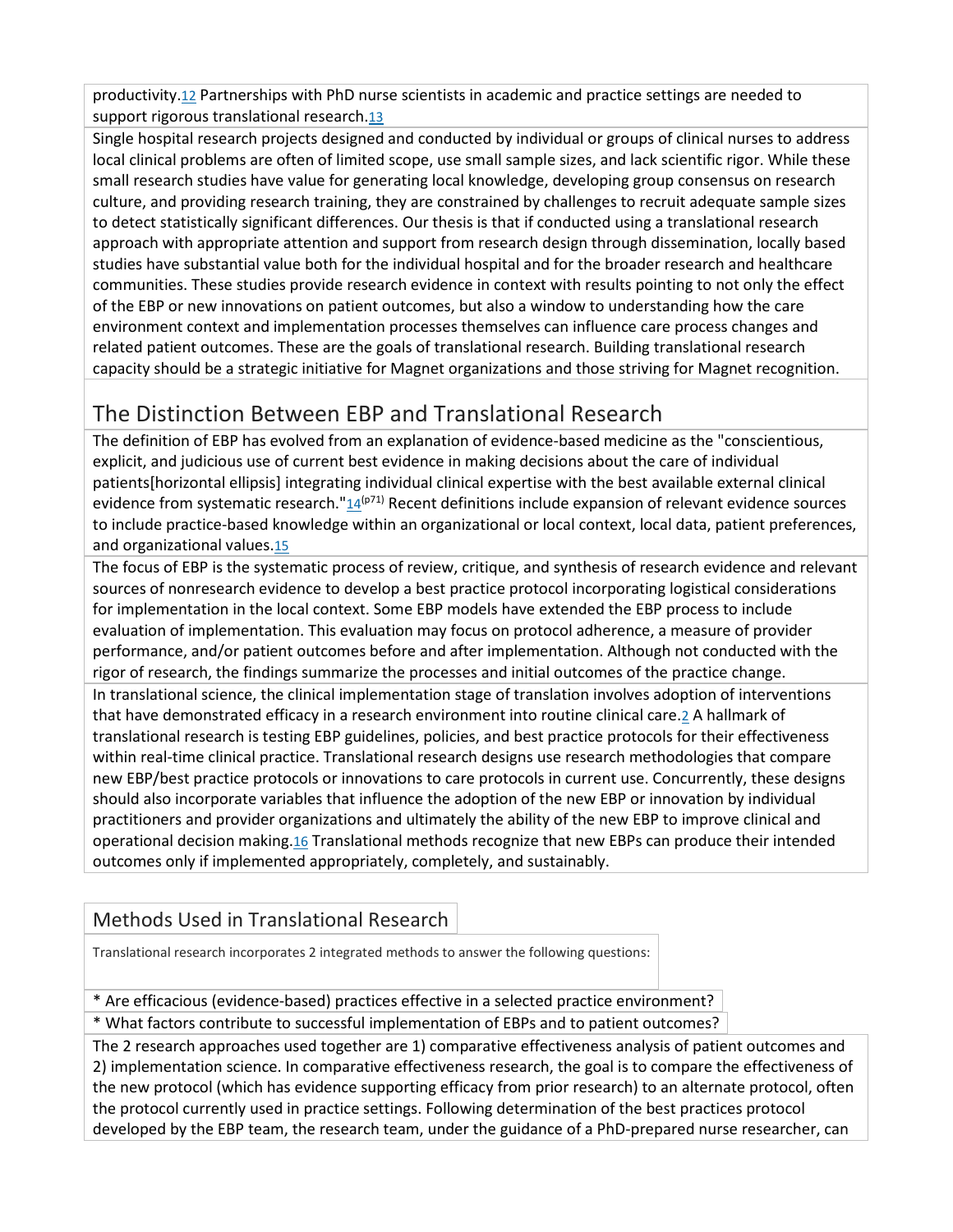construct a research design to compare patient outcomes for patients cared for under the new versus the prior best practices protocol. The design for the comparison should include an intervention and control group and may use concurrent or sequential, randomized or nonrandomized sampling, recognizing the limitations of the design and sampling selected. Attention to research rigor in design of the implementation of the best practices protocols and attention to the equivalence of the control group will produce more informative results than less rigorous evaluation approaches typical of EBP projects.

Implementation science is the study of methods, interventions and variables associated with the context of the organization, the behavior of healthcare professionals, and other stakeholder factors that influence the sustainable adoption of EBPs[.17](http://ovidsp.dc2.ovid.com/sp-4.02.1a/ovidweb.cgi?QS2=434f4e1a73d37e8c8b4417a0ea17b7da4aa537ebc314ce058e16cd474e7aa58074b0355e33aaf0d05419584349ddd79d2084ca8b9d970512f22d0ca70de9927ee6e7fdacb8c97b0fc357a3997f717b162a5736ceceb32d4969f5be82faa330c19db2d42e244c2fcaac8e03385501a75a02aab232075359542f62561eda5f3b038f44b37cbf664fc057c6a6798ae942585e9d4633df16880d943a64d6ae4faa21255ad60ae4c3120f3160b6adf08cb653c8d70981cc889c092e45d1026f13ddeea05d6487faefa1c94b3d259cda08ec212facf975fd770eadba38996bf2c8638b4ecd6cc9f37197657190888ad2c877072f75d546ed30a379#68) The focus of implementation science is on the factors that influence the effective implementation of the innovation or evidence such as the organizational and unit cultures, competing demands, training, implementation processes, protocol fidelity, and sustainability of the new practice.

Incorporating implementation science rigor into translational research provides a framework for formative (during implementation) and summative evaluation (end of implementation). The learning that occurs during the process of implementing EBP or innovative practices within local settings is valuable information to feed back into local process improvements and to inform others about implementation strategies for successful adaptation of evidence-based guidelines for use in practice settings. The learning that occurs after the process should inform future modifications.

In developing the implementation plan, assessment of the current practice environment will identify factors associated with the current practice gap, unit culture variables, and facilitators and barriers to adoption of the new practice(s). During implementation, assessment of the accuracy and completeness of adherence to the new protocol, taking the "temperature" of the unit culture, and identifying facilitators and barriers to implementation are formative evaluation methods that allow for incremental redesign of the implementation logistics. These proactive strategies within the implementation process will ensure success of implementation and achievement of intended outcomes. Data collected about the implementation process are then useful in summative interpretation of the research findings[.18,19](http://ovidsp.dc2.ovid.com/sp-4.02.1a/ovidweb.cgi?QS2=434f4e1a73d37e8c8b4417a0ea17b7da4aa537ebc314ce058e16cd474e7aa58074b0355e33aaf0d05419584349ddd79d2084ca8b9d970512f22d0ca70de9927ee6e7fdacb8c97b0fc357a3997f717b162a5736ceceb32d4969f5be82faa330c19db2d42e244c2fcaac8e03385501a75a02aab232075359542f62561eda5f3b038f44b37cbf664fc057c6a6798ae942585e9d4633df16880d943a64d6ae4faa21255ad60ae4c3120f3160b6adf08cb653c8d70981cc889c092e45d1026f13ddeea05d6487faefa1c94b3d259cda08ec212facf975fd770eadba38996bf2c8638b4ecd6cc9f37197657190888ad2c877072f75d546ed30a379#69) Useful guiding frameworks for implementation research include Promoting Action on Research Implementation in Health Services [20](http://ovidsp.dc2.ovid.com/sp-4.02.1a/ovidweb.cgi?QS2=434f4e1a73d37e8c8b4417a0ea17b7da4aa537ebc314ce058e16cd474e7aa58074b0355e33aaf0d05419584349ddd79d2084ca8b9d970512f22d0ca70de9927ee6e7fdacb8c97b0fc357a3997f717b162a5736ceceb32d4969f5be82faa330c19db2d42e244c2fcaac8e03385501a75a02aab232075359542f62561eda5f3b038f44b37cbf664fc057c6a6798ae942585e9d4633df16880d943a64d6ae4faa21255ad60ae4c3120f3160b6adf08cb653c8d70981cc889c092e45d1026f13ddeea05d6487faefa1c94b3d259cda08ec212facf975fd770eadba38996bf2c8638b4ecd6cc9f37197657190888ad2c877072f75d546ed30a379#71) and the Consolidated Framework for Implementation Research[.21](http://ovidsp.dc2.ovid.com/sp-4.02.1a/ovidweb.cgi?QS2=434f4e1a73d37e8c8b4417a0ea17b7da4aa537ebc314ce058e16cd474e7aa58074b0355e33aaf0d05419584349ddd79d2084ca8b9d970512f22d0ca70de9927ee6e7fdacb8c97b0fc357a3997f717b162a5736ceceb32d4969f5be82faa330c19db2d42e244c2fcaac8e03385501a75a02aab232075359542f62561eda5f3b038f44b37cbf664fc057c6a6798ae942585e9d4633df16880d943a64d6ae4faa21255ad60ae4c3120f3160b6adf08cb653c8d70981cc889c092e45d1026f13ddeea05d6487faefa1c94b3d259cda08ec212facf975fd770eadba38996bf2c8638b4ecd6cc9f37197657190888ad2c877072f75d546ed30a379#72)

## Aligning EBP-Translational Research Continuum

Many hospitals have deeply embraced EBP. The reports of these projects tend to include detailed processes for review and selection of an EBP or a set of EBPs for implementation. The processes of implementation are often truncated to the education of nurses in performance of the protocol and rarely describe the many other implementation logistical barriers and facilitators. Process outcomes are reported as protocol adherence, and outcomes are often trend lines of changes in patient outcomes measured from before to after the implementation. The problem is that the EBP process is strong, the evaluation is minimal, and the translational research opportunities have not been realized.

With the guidance of a research mentor, EBP teams can use the product of their project, the best practice protocol, as the foundation for a translational research project. Establishing a differentiation between the products of the EBP process and translational research allows nurses to see the difference between EBP and research. At the same time, aligning the EBP project and the translational research project has several benefits for the healthcare organization. It extends the impact of the time-consuming EBP process, and resource use is maximized as the review of literature and intervention development for a research project are already accomplished in the EBP project. In addition, use of appropriate research methods makes the results more credible. The results are informative locally in terms of outcomes achieved and learning about the effectiveness of the selected implementation strategies that can be applied to future EBP and translational research projects. The results related to both outcomes and implementation issues will be of interest to the broader nursing practice audience engaged in similar efforts.

An aligned model for EBP and translational research is presented in [Figure 2.](http://ovidsp.dc2.ovid.com/sp-4.02.1a/ovidweb.cgi?QS2=434f4e1a73d37e8c8b4417a0ea17b7da4aa537ebc314ce058e16cd474e7aa58074b0355e33aaf0d05419584349ddd79d2084ca8b9d970512f22d0ca70de9927ee6e7fdacb8c97b0fc357a3997f717b162a5736ceceb32d4969f5be82faa330c19db2d42e244c2fcaac8e03385501a75a02aab232075359542f62561eda5f3b038f44b37cbf664fc057c6a6798ae942585e9d4633df16880d943a64d6ae4faa21255ad60ae4c3120f3160b6adf08cb653c8d70981cc889c092e45d1026f13ddeea05d6487faefa1c94b3d259cda08ec212facf975fd770eadba38996bf2c8638b4ecd6cc9f37197657190888ad2c877072f75d546ed30a379#FF2) The linking of EBP with translational research should be conceptualized from the outset of the project. The process starts with the EBP process, progressing through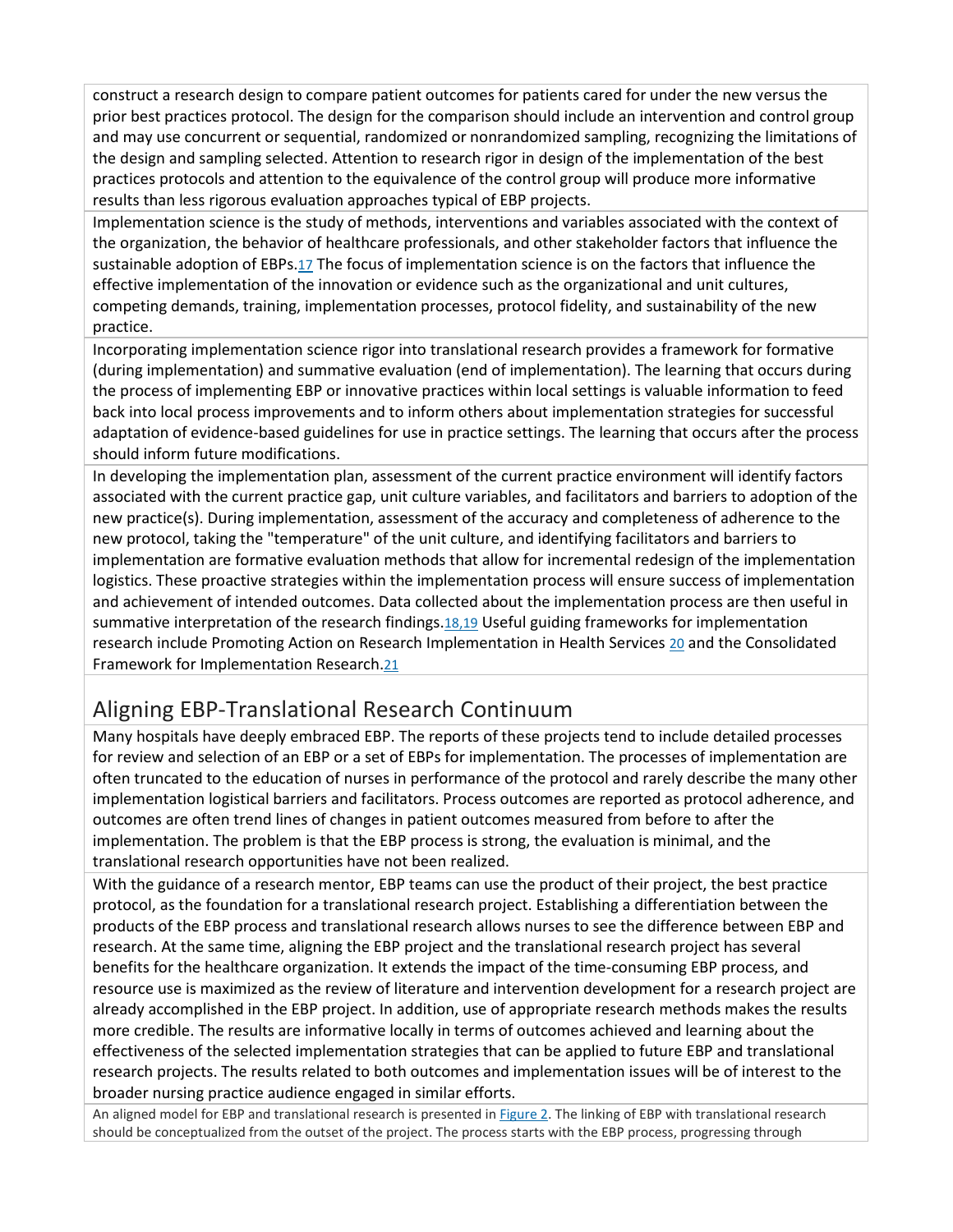development of the EBP guideline/best practices protocol (or identification and specification of an innovation to be implemented). At the completion of best practices protocol development, the emphasis shifts to implementation. While EBP evaluation can be accomplished by evaluation of protocol adherence and pre-post measurement of changes in patient outcomes, the use of a more rigorous translational research design that includes both comparative effectiveness methods and study of implementation context should yield better information about what works and what factors influence outcomes.

#### Useful Translational Research Designs for Nurses

There are a number of research designs that can be used in translational research. All focus on comparative effectiveness of the new EBP or innovation protocol compared with the current practice protocol. The criterion standard for comparative effectiveness research is a randomized controlled trial with random selection of patients and random assignment to intervention and control groups. It is difficult in nursing practice settings to implement this type of study when the project is to be tested by clinical nurses who are trained in the new protocol. If nurses trained in the new protocol are assigned to patients who will receive the new EBP and those receiving care under the current protocol, there will be cross contamination as the new protocol elements may be used with current protocol (control) patients. In clinical practice, most often new protocols are implemented at the unit level-all nurses are trained. However, translational research design teams have options for creating research protocols. For example:

1. Stepped protocol implementation. Studies can be designed where some nurses are trained prior to others, with staggered or stepped implementation of the protocol[.22](http://ovidsp.dc2.ovid.com/sp-4.02.1a/ovidweb.cgi?QS2=434f4e1a73d37e8c8b4417a0ea17b7da4aa537ebc314ce058e16cd474e7aa58074b0355e33aaf0d05419584349ddd79d2084ca8b9d970512f22d0ca70de9927ee6e7fdacb8c97b0fc357a3997f717b162a5736ceceb32d4969f5be82faa330c19db2d42e244c2fcaac8e03385501a75a02aab232075359542f62561eda5f3b038f44b37cbf664fc057c6a6798ae942585e9d4633df16880d943a64d6ae4faa21255ad60ae4c3120f3160b6adf08cb653c8d70981cc889c092e45d1026f13ddeea05d6487faefa1c94b3d259cda08ec212facf975fd770eadba38996bf2c8638b4ecd6cc9f37197657190888ad2c877072f75d546ed30a379#73) The comparison of outcomes of interest is between the early implementation group and preimplementation phase of later implementation groups. 2. Comparing separate cohorts. Before-and-after implementation designs use separate cohorts of patients to compare baseline preimplementation and postimplementation groups. In these designs, it is important that nurse training for implementation occurs in a window of time between the preimplementation and

postimplementation groups, so that the effect of the training period does not contaminate either group. In addition, implementation of any new procedure has a learning curve as new practices become familiar. The early postimplementation period should be considered for exclusion, so that new best practice protocol becomes the new standard care practice. In the analysis, control variables including patient characteristics are included to account for differences between the before-and-after cohorts.

3. Cluster implementation. In hospitals with 2 similar units, a unit-level comparison can be designed where 1 unit implements the new best practice protocol and the control unit continues use of the current practice protocol with no training in the new protocol. A difference-in-differences analysis [23](http://ovidsp.dc2.ovid.com/sp-4.02.1a/ovidweb.cgi?QS2=434f4e1a73d37e8c8b4417a0ea17b7da4aa537ebc314ce058e16cd474e7aa58074b0355e33aaf0d05419584349ddd79d2084ca8b9d970512f22d0ca70de9927ee6e7fdacb8c97b0fc357a3997f717b162a5736ceceb32d4969f5be82faa330c19db2d42e244c2fcaac8e03385501a75a02aab232075359542f62561eda5f3b038f44b37cbf664fc057c6a6798ae942585e9d4633df16880d943a64d6ae4faa21255ad60ae4c3120f3160b6adf08cb653c8d70981cc889c092e45d1026f13ddeea05d6487faefa1c94b3d259cda08ec212facf975fd770eadba38996bf2c8638b4ecd6cc9f37197657190888ad2c877072f75d546ed30a379#74) is used to determine if patient outcomes on the implementation unit change from the baseline preimplementation period to postimplementation, while measuring and subtracting any change over the same period in patient outcomes on the control unit. This type of research design makes the preimplementation and postimplementation comparison design stronger by accounting for unmeasured systematic changes within the organization, evident in changes in patient outcomes on the control unit in the absence of the intervention, that may affect both units.

In all of the study designs outlined above, attention must be paid to using analytic models that control for confounding factors impacting outcomes, including patient characteristics, diagnosis, length of stay, or other interventions that could also affect outcomes.

#### Integrating Implementation Science in Translational Research

Integrating implementation science principles within translational research permits identification of aspects of the intervention that can impact the effectiveness of the intervention. Saunders et al  $24$  identified several aspects of program evaluation that can be used in measuring the process aspects of implementation of an EBP or new innovation protocol  $(Table 1)$ .

Quantitative evaluation of the implementation process produces important metrics to determine the penetration of the intervention processes to nurses and patients. In addition, detailed qualitative descriptions of the implementation context are equally important to interpretation of the findings and to replicability of implementation processes in other practice settings. Specific areas of context to be considered in planning and evaluating implementation of EBP/innovation protocols in translational research include 1) the characteristics of the intervention itself, such as burden to patient and nurse, competing demands, and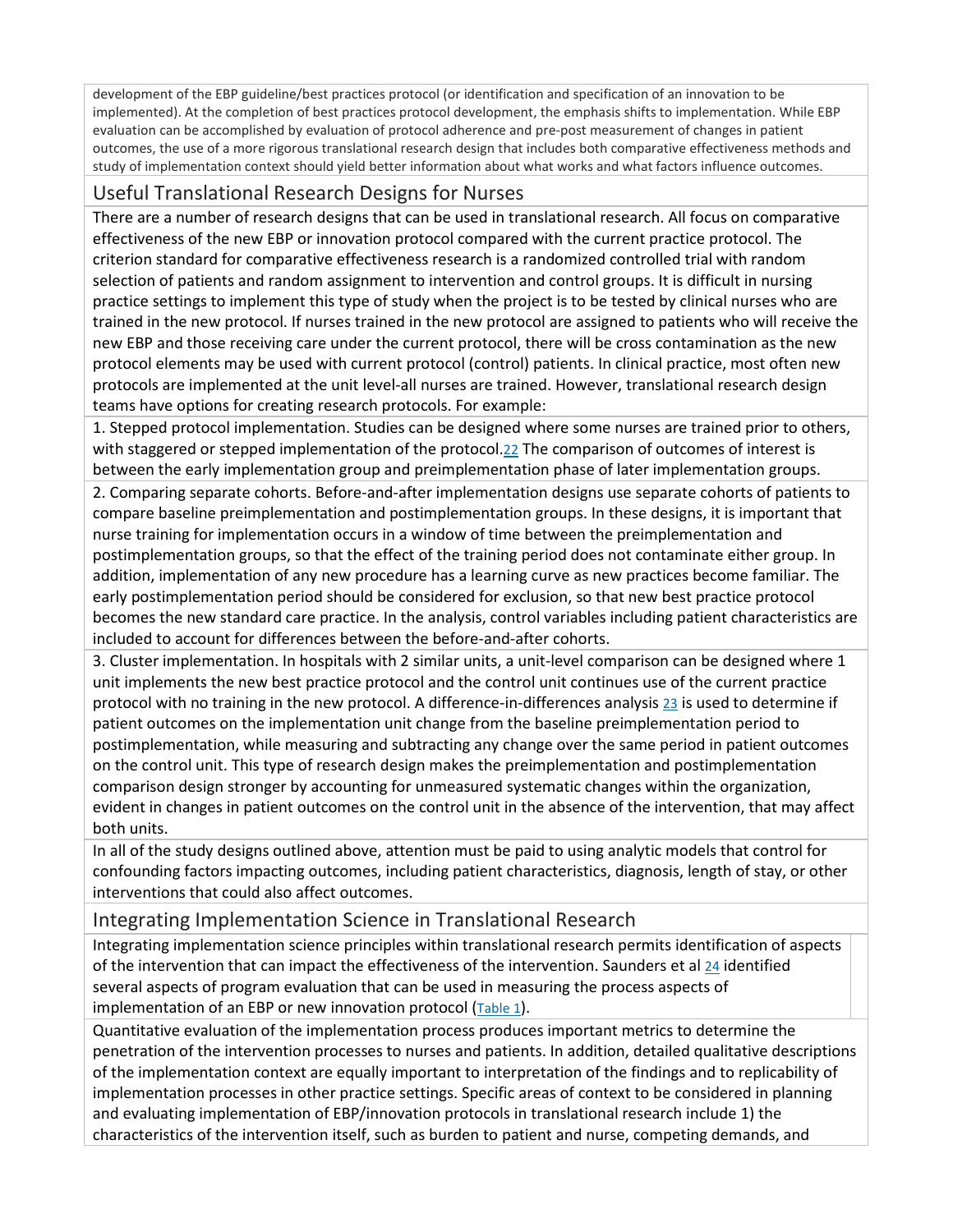ultimately fidelity to the intervention; 2) characteristics of the individual providers and patients; 3) the inner (or internal) context, specifically the unit setting and culture where implementation takes place, with its barriers and facilitators; 4) the outer context including hospital-level organizational factors and culture impacting practice, such as visible administrative support; and 5) the planning and processes of the implementation plan, including training, monitoring, and boosting at intervals during implementation and attention to sustainability[.21](http://ovidsp.dc2.ovid.com/sp-4.02.1a/ovidweb.cgi?QS2=434f4e1a73d37e8c8b4417a0ea17b7da4aa537ebc314ce058e16cd474e7aa58074b0355e33aaf0d05419584349ddd79d2084ca8b9d970512f22d0ca70de9927ee6e7fdacb8c97b0fc357a3997f717b162a5736ceceb32d4969f5be82faa330c19db2d42e244c2fcaac8e03385501a75a02aab232075359542f62561eda5f3b038f44b37cbf664fc057c6a6798ae942585e9d4633df16880d943a64d6ae4faa21255ad60ae4c3120f3160b6adf08cb653c8d70981cc889c092e45d1026f13ddeea05d6487faefa1c94b3d259cda08ec212facf975fd770eadba38996bf2c8638b4ecd6cc9f37197657190888ad2c877072f75d546ed30a379#72) Formative evaluation, including interviews with stakeholders, will provide rich data for improvement of processes during the implementation to ensure high fidelity to the newly implemented protocol and for planning implementation of new EBP protocols or innovations. Interviews should include members of the interdisciplinary healthcare team and the recipients of care and their family members. Summative quantitative and qualitative evaluations can provide learning opportunities for future projects[.21](http://ovidsp.dc2.ovid.com/sp-4.02.1a/ovidweb.cgi?QS2=434f4e1a73d37e8c8b4417a0ea17b7da4aa537ebc314ce058e16cd474e7aa58074b0355e33aaf0d05419584349ddd79d2084ca8b9d970512f22d0ca70de9927ee6e7fdacb8c97b0fc357a3997f717b162a5736ceceb32d4969f5be82faa330c19db2d42e244c2fcaac8e03385501a75a02aab232075359542f62561eda5f3b038f44b37cbf664fc057c6a6798ae942585e9d4633df16880d943a64d6ae4faa21255ad60ae4c3120f3160b6adf08cb653c8d70981cc889c092e45d1026f13ddeea05d6487faefa1c94b3d259cda08ec212facf975fd770eadba38996bf2c8638b4ecd6cc9f37197657190888ad2c877072f75d546ed30a379#72)

## Implications for Nurse Leaders

Hospitals with active nursing research programs including Magnet hospitals and those aspiring to Magnet designation should become laboratories for studying translation of EBP best practice protocols into practice. Using translational implementation science methods as the primary platform for hospital-based research leverages the strengths of Magnet organizations in exemplary nursing care. Implementing and researching the processes and impact of exemplary care practices provide foundational knowledge that is useful locally for documenting process improvement and excellence in outcomes. Findings from translational research also inform the broader practice community about innovations and methods fostering practice and outcome improvement. Rather than conducting EBP and research projects as separate efforts on different topics, nurse leaders should recommend aligning these 2 types of projects for maximum impact and efficiency locally and for the broader practice community. By aligning EBP projects with rigorous translational research, organizations will place themselves at the leading edge of practice-based knowledge development through validation of best practices in real-world settings and discovery of the implementation processes that promote achievement of best practice outcomes.

#### References

1. Morris ZS, Wooding S, Grant J. The answer is 17 years, what is the question: understanding time lags in translational research. *J Royal Soc Med*. 2011;104(12):510-5203

2. National Center for Advancing Translational Sciences, National Institutes of Health[.https://ncats.nih.gov/.](https://ncats.nih.gov/) Accessed February 28, 2018.

3. Harvard Clinical and Translational Science Cente[r.http://catalyst.harvard.edu/pathfinder/.](http://catalyst.harvard.edu/pathfinder/) Accessed February 28, 2018.

4. Wolf G, Finlayson S, Hayden M, Hoolahan S, Mazzoccoli A. The developmental levels in achieving Magnet(R) designation, part 1. *J Nurs Adm*. 2014;44(3):136-141.

5. Drenkard K. The business case for Magnet(R). *J Nurs Adm*. 2010;40(6):263-271.

6. Drenkard K. The value of Magnet(R). *J NursAdm*. 2013;43(10 suppl):S2-S3.

7. McLaughlin MK, Gabel Speroni K, Kelly KP, Guzzetta CE, Desale S. National survey of hospital nursing research, part 1: research requirements and outcomes. *J Nurs Adm*. 2013;43(1):10-17.

8. Carter EJ, Mastro K, Vose C, Rivera R, Larson EL. Clarifying the conundrum: evidence-based practice, quality improvement, or research?: The clinical scholarship continuum. *J Nurs Adm*. 2017;47(5):266-270.

9. Johantgen M, Weiss M, Lundmark V, et al. Building research infrastructure in Magnet(R) hospitals: current status and future directionse. *J Nurs Adm*. 2017;47(4):198-204.

10. American Association of Colleges of Nursing Essentials of Masters Education in Nursing. 201[1.http://www.aacn.nche.edu/education-resources/MastersEssentials11.pdf.](http://www.aacn.nche.edu/education-resources/MastersEssentials11.pdf) Accessed February 28, 2018.

11. American Association of Colleges of Nursing. The Essentials of Doctoral Education for Advanced Nursing Practice. 2006[.http://www.aacnnursing.org/Portals/42/Publications/DNPEssentials.pdf.](http://www.aacnnursing.org/Portals/42/Publications/DNPEssentials.pdf) Accessed February 28, 2018.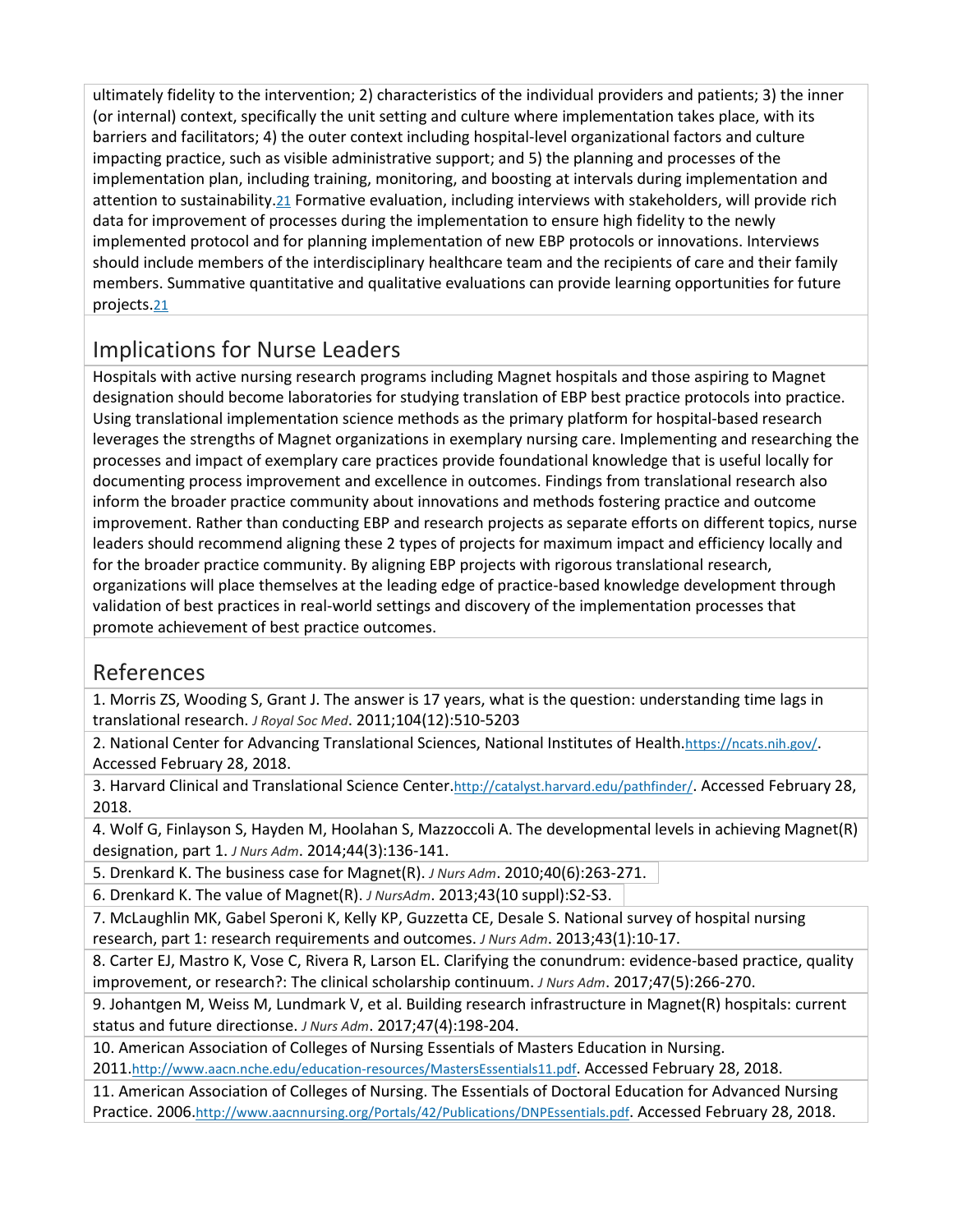12. Kelly KP, Turner A, Gabel Speroni K, McLaughlin MK, Guzzetta CE. National survey of hospital nursing research, part 2: facilitators and hindrances. *J Nurs Adm*. 2013;43(1):18-23.

13. American Association of Colleges of Nursing and Manatt Health. Advancing Healthcare Transformation: A New Era for Academic Nursing. 2016[.https://www.manatt.com/getattachment/d58fee3a-2eb1-4490-82d5-](https://www.manatt.com/getattachment/d58fee3a-2eb1-4490-82d5-94b94d0d5331/attachment.aspx) [94b94d0d5331/attachment.aspx.](https://www.manatt.com/getattachment/d58fee3a-2eb1-4490-82d5-94b94d0d5331/attachment.aspx) Accessed February 28, 2018.

14. Sackett KL, Rosenberg WM, Gray JA, Haynes RB, Richardson WS. Evidence-based medicine: what it is and what it isn't. *BMJ*. 1996;312:71-72.

15. Melnyk BM, Fineout-Overholt E. *Evidence-Based Practice in Nursing and Healthcare: A Guide to Best Practice*. 2nd ed. Philadelphia, PA: Lippincott Williams & Wilkins; 2011.

16. Titler MG, Kleiber C, Steelman V, et al. The Iowa model of evidence-based practice to promote quality care. *Crit Care Nurs Clin North Am*. 2001;13(4):497-509.

17. Fogarty International Center Advancing Science for Global Health, National Institutes of

Health[.http://www.fic.nih.gov/News/Events/implementation-science/Pages/faqs.aspx.](http://www.fic.nih.gov/News/Events/implementation-science/Pages/faqs.aspx) Accessed February 28, 2018.

18. Smith JL. *Evaluation Methods in Implementation Research: An Introduction*.

201[1http://www.hsrd.research.va.gov/for\\_researchers/cyber\\_seminars/archives/video\\_archive.cfm?SessionID=372.](http://www.hsrd.research.va.gov/for_researchers/cyber_seminars/archives/video_archive.cfm?SessionID=372) Accessed February 28, 2018.

19. Stetler CB, Legro MW, Wallace CM, et al. The role of formative evaluation in implementation research and the QUERI experience. *J Gen Intern Med*. 2006;21(suppl 2):S1-S8.

20. Rycroft-Malone J. The PARIHS framework-a framework for guiding the implementation of evidence-based practice. *J Nurs Care Qual*. 2004;19(4):297-304.

21. Consolidated Framework for Implementation Research (CFIR)[.http://cfirguide.org.](http://cfirguide.org/) Accessed Feruary 28, 2018.

22. Woertman W, de Hoop E, Moerbeek M, Zuidema SU, Gerritsen DL, Teerenstra S. Stepped wedge designs could reduce the required sample size in cluster randomized trials. *J Clin Epidemiol*. 2013;66(7):752-758.

23. Dimick JB, Ryan AM. Methods for evaluating changes in health care policy: the difference-in-differences approach. *JAMA*. 2014;312(22):2401-2402.

24. Saunders RP, Evans MH, Joshi P. Developing a process-evaluation plan for assessing health promotion program implementation: a how-to guide. *Health Promot Pract*. 2005;6(2):134-147.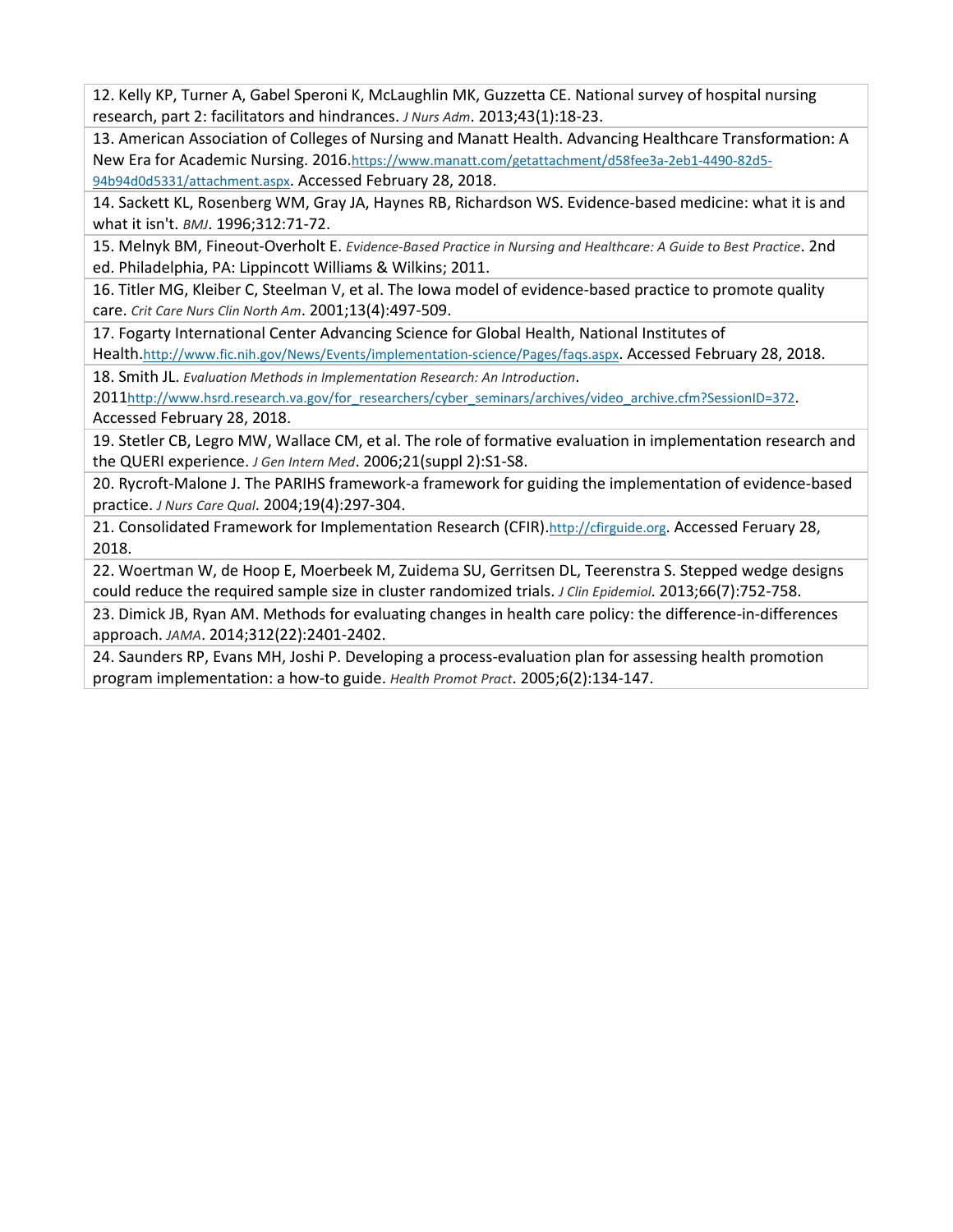

Figure 1. Progression of nursing research from discovery to delivery in practice settings\*.



Figure 2. The relationship of EBP and translational research.

Table 1. Implementation Evaluation Components and Example Measures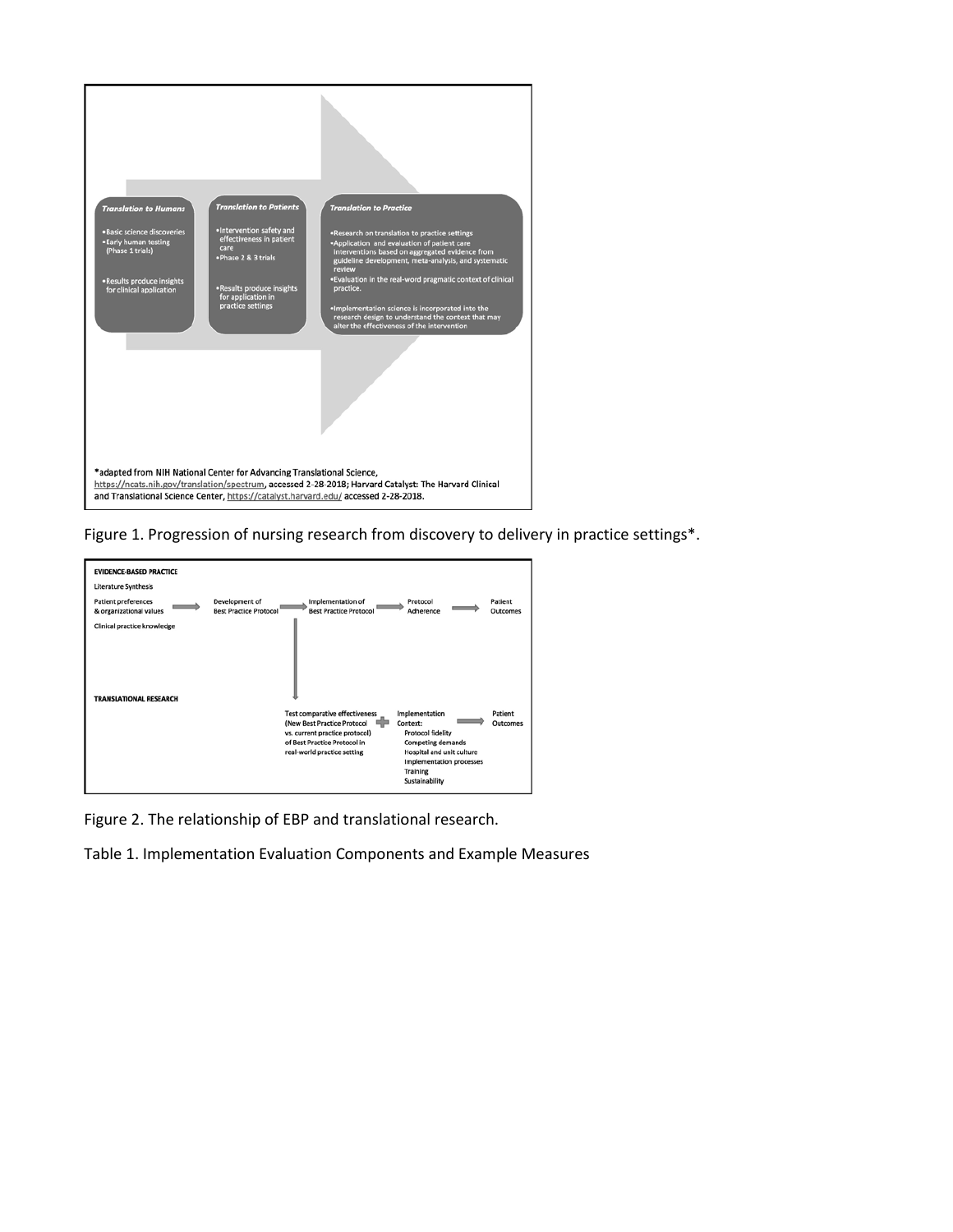| Imple<br>ment<br>ation | Aspect                                                                                                                                                         |                                                                                                                                                                                                                                                                                                                                                                           |
|------------------------|----------------------------------------------------------------------------------------------------------------------------------------------------------------|---------------------------------------------------------------------------------------------------------------------------------------------------------------------------------------------------------------------------------------------------------------------------------------------------------------------------------------------------------------------------|
| Fid<br>elit<br>y       | Intervention implemented as<br>planned<br>Dose of the intervention delivered                                                                                   | • Nurse adherence to protocol<br>• Mean no. of intervention components completed per<br>patient                                                                                                                                                                                                                                                                           |
| Co                     | Participant satisfaction with program, intervention & Nurse satisfaction with training in<br>interventionents, interactions<br>Participation rate; Barriers to | • Patient satisfaction with delivery of the intervention<br>• % of eligible patients with any component of<br>intervention<br>• % of eligible patients refusing to participate<br>• % of eligible nurses participating in training in protocol<br>& % of eligible nurses performing the intervention with patients<br>& Descriptive data on reasons for nurse and patient |
| $\mathsf{R}$           | Procedure to recruit and retain                                                                                                                                | nonparticipation<br>. % of patients contacted or screened who agreed to<br>participate<br>• % of patients who enrolled who completed all phases<br>of the study                                                                                                                                                                                                           |
|                        | Aspects of the environment that can influence the & Descriptive data on the implementation and control settings                                                |                                                                                                                                                                                                                                                                                                                                                                           |

Table 1. Implementation Evaluation Components and Example Measures

| Implementation<br>Evaluation<br>Components <sup>a</sup> | Aspect measured                                                                                                     | Metric                                                                                                                                                                                                                                                                                                                                                       |
|---------------------------------------------------------|---------------------------------------------------------------------------------------------------------------------|--------------------------------------------------------------------------------------------------------------------------------------------------------------------------------------------------------------------------------------------------------------------------------------------------------------------------------------------------------------|
| Fidelity                                                | Intervention implemented<br>as planned                                                                              | Nurse adherence to protocol<br>$\bullet$                                                                                                                                                                                                                                                                                                                     |
| Completeness                                            | Dose of the intervention<br>delivered                                                                               | Mean no. of intervention components completed<br>$\bullet$<br>per patient                                                                                                                                                                                                                                                                                    |
| Exposure                                                | Dose of intervention<br>received by the patient                                                                     | % of eligible patients who received the<br>$\bullet$<br>intervention                                                                                                                                                                                                                                                                                         |
| Satisfaction                                            | Participant satisfaction with<br>program, intervention<br>components, interactions                                  | Nurse satisfaction with training in intervention<br>$\bullet$<br>Patient satisfaction with delivery of the<br>$\bullet$<br>intervention                                                                                                                                                                                                                      |
| Reach                                                   | Participation rate; Barriers<br>to participation                                                                    | % of eligible patients with any component of<br>$\bullet$<br>intervention<br>% of eligible patients refusing to participate<br>٠<br>% of eligible nurses participating in training in<br>$\bullet$<br>protocol<br>% of eligible nurses performing the intervention<br>with patients<br>Descriptive data on reasons for nurse and patient<br>Nonparticipation |
| Recruitment                                             | Procedure to recruit and<br>retain participant                                                                      | % of patients contacted or screened who agreed<br>$\bullet$<br>to participate<br>% of patients who enrolled who completed all<br>$\bullet$<br>phases of the study                                                                                                                                                                                            |
| Context                                                 | Aspects of the environment<br>that can influence the<br>implementation group or<br>contaminate the control<br>group | Descriptive data on the implementation and<br>$\bullet$<br>control settings<br>Changes occurring in the implementation and<br>$\bullet$<br>control settings and periods during the study that<br>may affect outcomes                                                                                                                                         |